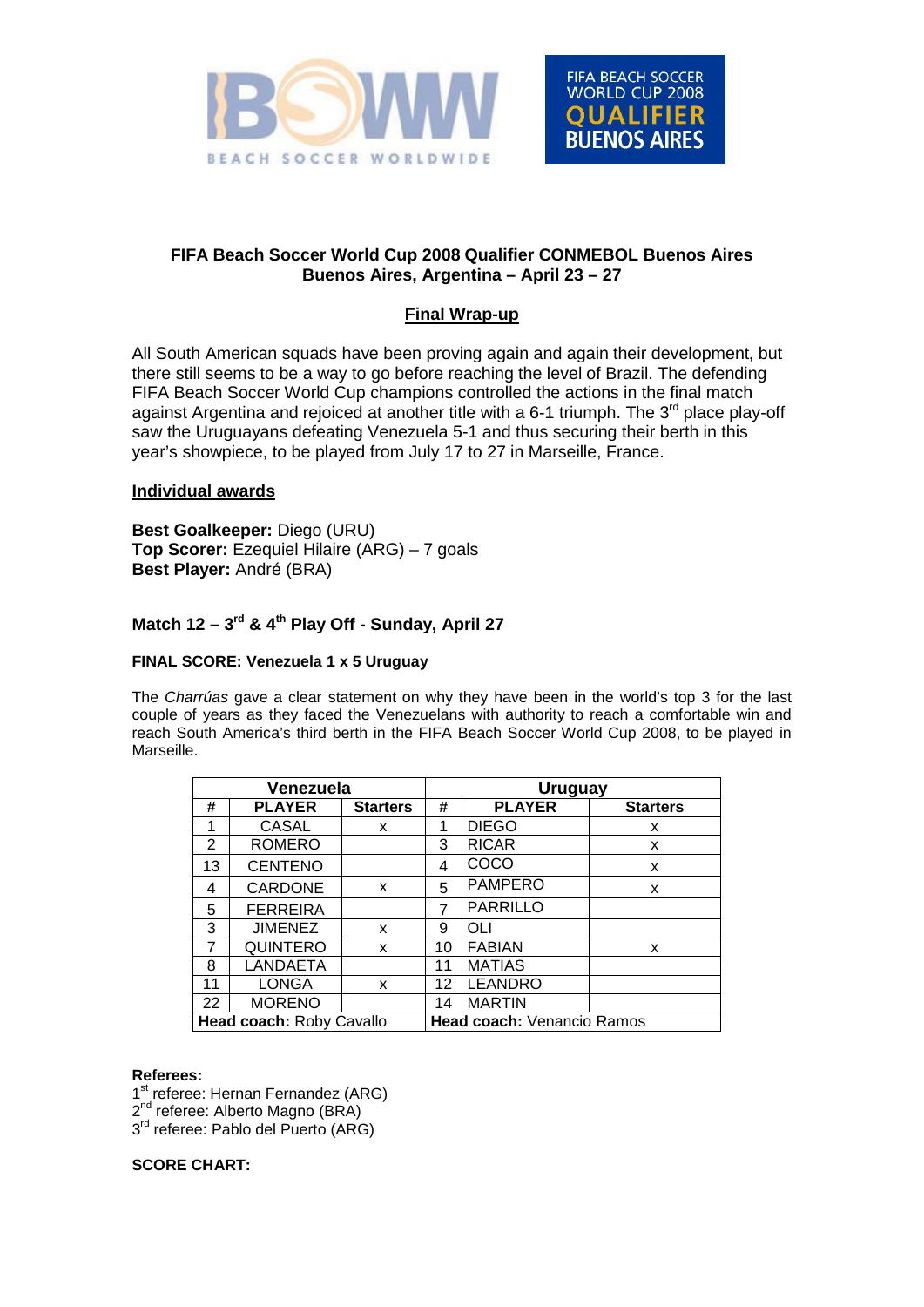



| <b>Goal Scorer</b> | Time left | <b>Period</b>   | VEN | URU |
|--------------------|-----------|-----------------|-----|-----|
| #9 Oli (URU)       | 0'33      | 1 <sup>st</sup> |     |     |
| #14 Martín (URU)   | 10'56     | $2^{nd}$        |     |     |
| #11 Matías (URU)   | 5'04      | $2^{nd}$        |     |     |
| #7 Quintero (VEN)  | 4'37      | $2^{nd}$        |     |     |
| #10 Fabián (URU)   | 3'47      | $2^{nd}$        |     |     |
| #11 Matías (URU)   | 9'34      | 2 <sup>rd</sup> |     | 5   |

|                |                     | <b>CARDS</b> |                 |           |  |  |  |
|----------------|---------------------|--------------|-----------------|-----------|--|--|--|
| <b>TEAM</b>    | Player              | Card*        | Period          | Time left |  |  |  |
| Venezuela      | #8 Landaeta         |              | 3rd             | 4'01      |  |  |  |
|                |                     |              |                 |           |  |  |  |
| <b>Uruguay</b> | #3 Ricard           |              | 3 <sup>rd</sup> | 4'01      |  |  |  |
|                | #5 Pampero          | R            | 3 <sup>rd</sup> | 0'24      |  |  |  |
|                | #11 Matías          | R            | $2^{\text{rd}}$ | 0'24      |  |  |  |
|                |                     |              |                 |           |  |  |  |
|                | * Y: yellow; R: red |              |                 |           |  |  |  |

### **Quote from #1 Diego (URU)**

We knew from the start that our team was supposed to be in the top 3, and that was our main goal. Even after yesterday's semifinal loss, we kept focused and confident. You have to praise the development of other countries, though: each team has shown strengths here in Buenos Aires and it is a sure thing that qualifying for the FIFA Beach Soccer World Cup will be tougher and tougher with time.

### **Match 13 – Final – Sunday, April 27**

### **FINAL SCORE: Brazil 6 x 1 Argentina**

In spite of facing an inspired home squad fresh from qualifying for the FIFA Beach Soccer World Cup 2008, the Brazilians showed what world champions are made of and steadily built a 5-goal lead that lifted them to the title at Buenos Aires.

| <b>Brazil</b>                       |                 |                 |                                       | <b>Argentina</b>    |                 |  |  |
|-------------------------------------|-----------------|-----------------|---------------------------------------|---------------------|-----------------|--|--|
| #                                   | <b>PLAYER</b>   | <b>Starters</b> | #                                     | <b>PLAYER</b>       | <b>Starters</b> |  |  |
| 1                                   | <b>MAO</b>      | x               | 1                                     | <b>SALGUEIRO</b>    | х               |  |  |
| 3                                   | <b>BUENO</b>    |                 | 3                                     | CASADO              |                 |  |  |
| 4                                   | <b>BETINHO</b>  |                 | 5                                     | <b>FRANCESCHINI</b> | х               |  |  |
| 5                                   | <b>DANIEL</b>   |                 | 6                                     | <b>PARADISI</b>     |                 |  |  |
| 6                                   | <b>BRUNO</b>    | X               | 8                                     | <b>DALLERA</b>      |                 |  |  |
| 7                                   | <b>SIDNEY</b>   | X               | 9                                     | <b>MINICI</b>       |                 |  |  |
| 8                                   | <b>JR.NEGAO</b> | X               | 10                                    | HILAIRE F.          | X               |  |  |
| 9                                   | <b>ANDRE</b>    |                 | 14                                    | <b>HILAIRE S.</b>   | X               |  |  |
| 11                                  | <b>BURU</b>     | x               | 19                                    | HILAIRE E.          | х               |  |  |
| 12                                  | <b>WAGNER</b>   |                 | 22                                    | <b>DELIA</b>        |                 |  |  |
| <b>Head coach: Alexandre Soares</b> |                 |                 | Head coach: Hector Francisco Petrasso |                     |                 |  |  |

#### **Referees:**

1st referee: Javier Betancor (URU)

2<sup>nd</sup> referee: Pedro Infante (VEN)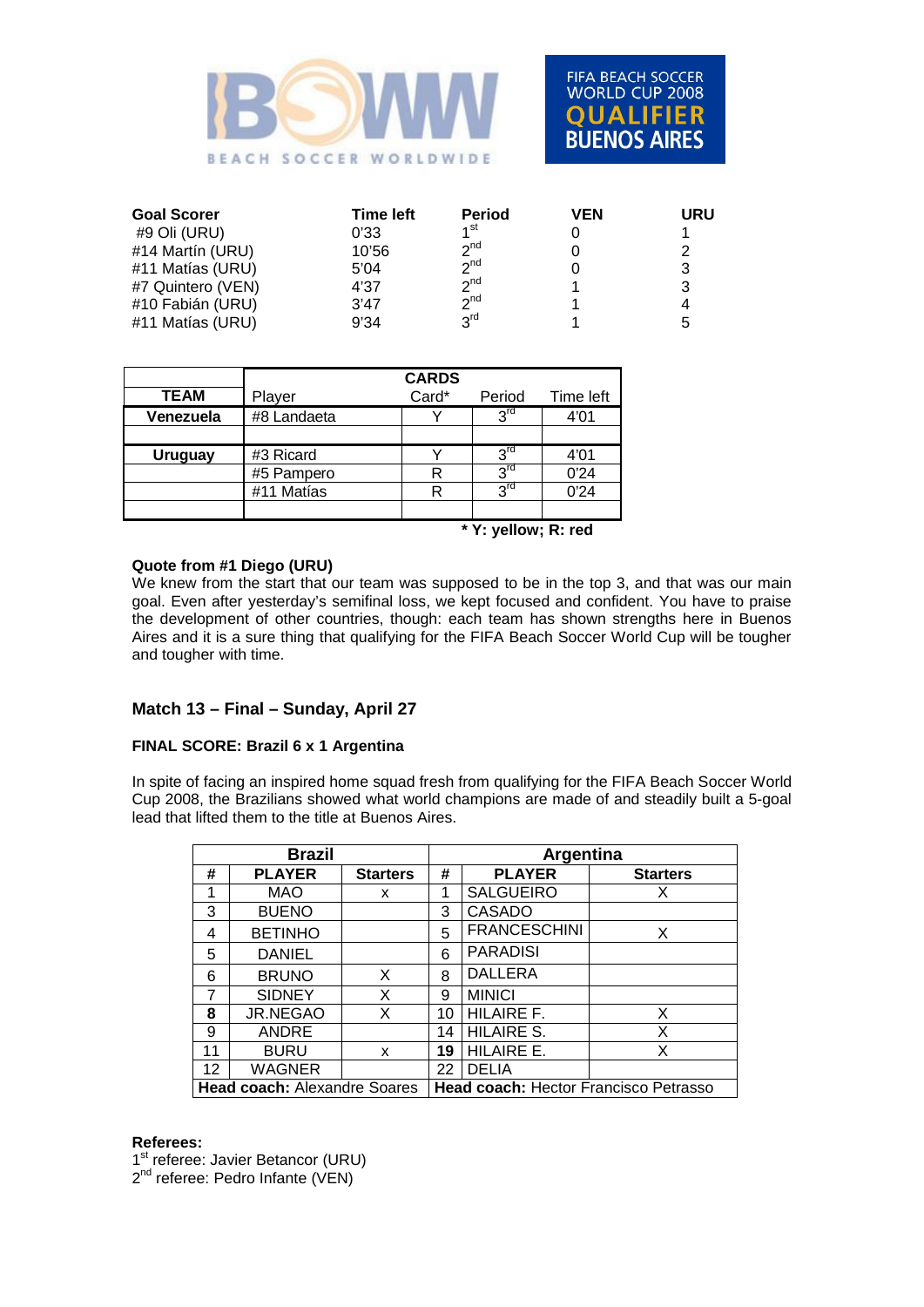



# $3<sup>rd</sup>$  referee: Erick Chavarría (CRC)

### **SCORE CHART:**

| <b>Goal Scorer</b><br>#19 Hilaire E. (ARG)<br>#9 André (BRA) | <b>Time left</b><br>3'55<br>0'25 | <b>Period</b><br>1 <sup>st</sup><br>1 <sup>st</sup> | <b>BRA</b> |   | <b>ARG</b> |   |
|--------------------------------------------------------------|----------------------------------|-----------------------------------------------------|------------|---|------------|---|
| #9 André (BRA)                                               | 11'53                            | $2^{nd}$                                            |            |   |            |   |
| #11 Buru (BRA)                                               | 5'12                             | $2^{nd}$                                            |            |   |            |   |
| #8 Jr. Negão (BRA)                                           | 4'09                             | 3 <sup>rd</sup>                                     |            |   |            | 1 |
| #5 Daniel (BRA)                                              | 1'40                             | $3^{\text{rd}}$                                     |            | 5 |            | 1 |
| #7 Sidney (BRA)                                              | 0'07                             | 3rd                                                 |            |   |            |   |

|               |                | <b>CARDS</b> |                 |           |
|---------------|----------------|--------------|-----------------|-----------|
| <b>TEAM</b>   | Player         | Card*        | Period          | Time left |
| <b>Brazil</b> |                |              |                 |           |
|               |                |              |                 |           |
| Argentina     | #3 Casado      |              | ⊿st             | 4'24      |
|               | #8 Dallera     |              | $3^{\text{rd}}$ | 4'10      |
|               | #19 Hilaire E. |              | 3rd             | 4'10      |
|               |                |              |                 |           |
|               |                |              | $*M$ H $R$ 1    |           |

**\* Y: yellow; R: red**

#### **Quote from #11 Buru (BRA)**

We have been used to playing at home, so we were expecting to face some serious obstacles here in Buenos Aires, mainly it being the first time we had to secure our FIFA Beach Soccer World Cup berth on the pitch. It was a tough tournament all the way, and I am glad we could play at our best when pressure was on. It is definitely a great way to prepare for our first world showdown away from Brazil.

### **Quote from #19 Hilaire E. (ARG)**

Even though it was a very close match till the  $2^{nd}$  period, it is still very difficult to match the Brazilians throughout all 36 minutes of play. They were far superior and they deserved the title. Still, we are really happy for hosting our first official tournament successfully and with the way the team behaved when playing at home.

#### **Results**

#### **April 23 (Tuesday) – Matches**

Chile 8 x 5 Peru Brazil 8 x 3 Uruguay Argentina 2 x 1 Venezuela

### **April 24 (Wednesday) – Matches**

Venezuela 5 x 4 Chile Paraguay 4 x 6 Brazil Peru 0 x 8 Argentina